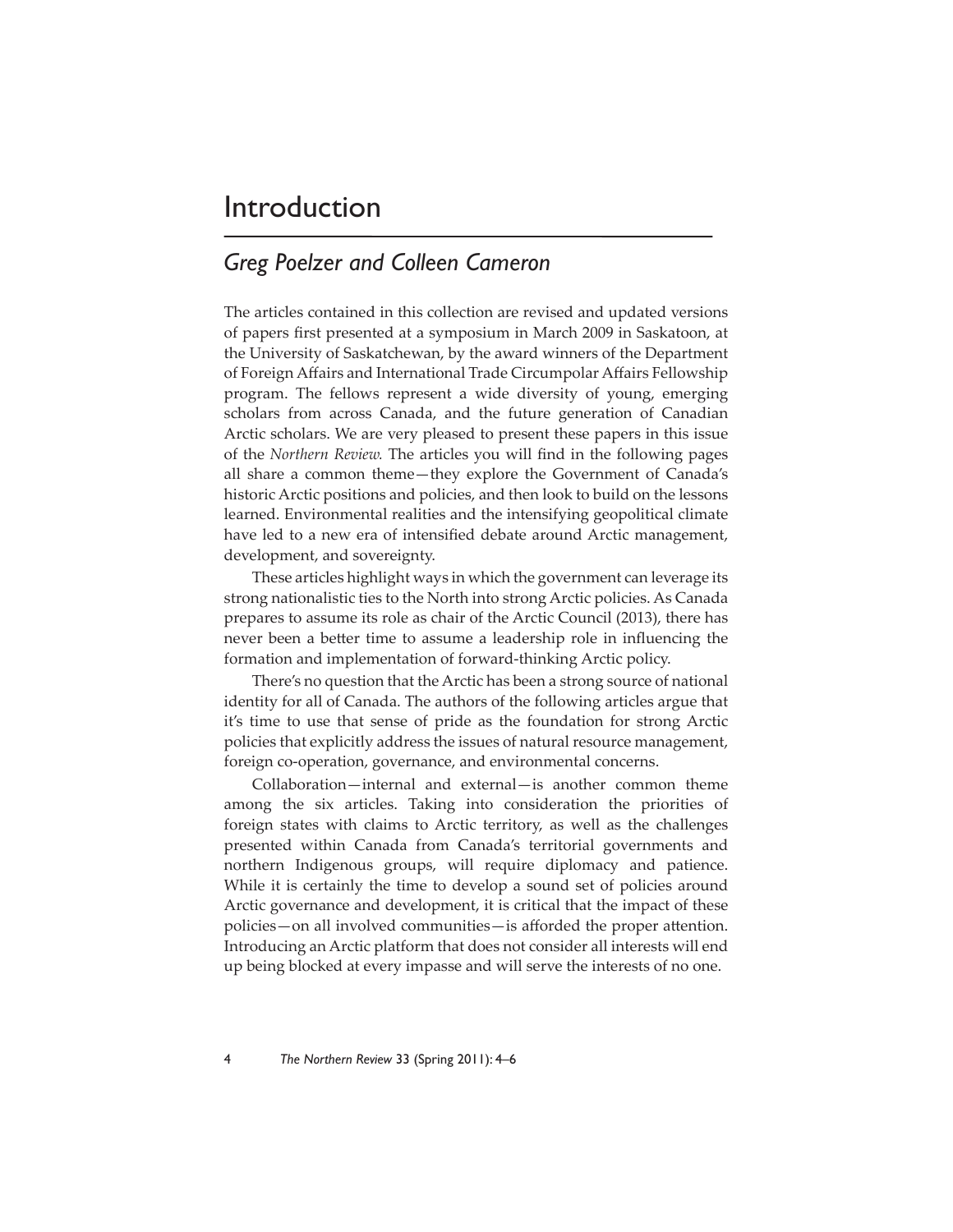In François Perreault's "The Arctic Linked to the Emerging Dominant Ideas in Canada's Foreign and Defence Policy," you will see an examination of how the approach to Arctic issues has evolved and will continue to do so. Perreault puts forth the idea that Canada is trading in traditional internationalism for continentalism, and asks readers to consider what that means.

In "Canadian Leadership in the Circumpolar World: An Agenda for the Arctic Council Chairmanship 2013–2015," Heather Exner-Pirot makes a pitch for the Canadian government to make the most of its soon-to-be leadership role on the Arctic Council. She makes a strong case for the ways in which Canada should prepare to make the most of its chairmanship and seize the opportunity to benefit economically, politically, and environmentally. The article goes on to highlight specific issues that should be promoted in the lead-up to chairmanship, including search and rescue, fisheries management, shipping regulations, and regional seas agreements.

"Rising Above the Rhetoric: Northern Voices and the Strengthening of Canada's Capacity to Maintain a Stable Circumpolar World," by Peter Kikkert, presents a notion that the growing sense of alarmism in Canada about the Arctic may have led to the marginalization of the northern voice. Kikkert's paper uses interviews with key stakeholders to interpret the true northern perspective on where the Arctic Council should direct its energy.

In Joël Plouffe's "Canada's *Tous Azimuts* Arctic Foreign Policy," it is advanced that Canada must clearly define their strategic objectives and plans to develop and govern the Arctic or risk losing credibility and international influence on the file. Plouffe urges the Canadian government to make the establishment of a clear vision, and the communicating of that vision, a top priority.

The article entitled "Political Climate Change: The Evolving Role of the Arctic Council," by Alison Ronson, is another look at the potential inherent in the Arctic Council for managing political and diplomatic relations. She proposes the creation of a working group on the management of political affairs to deal more effectively with this important aspect of Arctic development.

The final article, Lisa Williams' "Canada, the Arctic, and Post-National Identity in the Circumpolar World," explores how Canada's ties to the Arctic as part of its national identity need not be in conflict with domestic and international Arctic policy. The Canadian government should